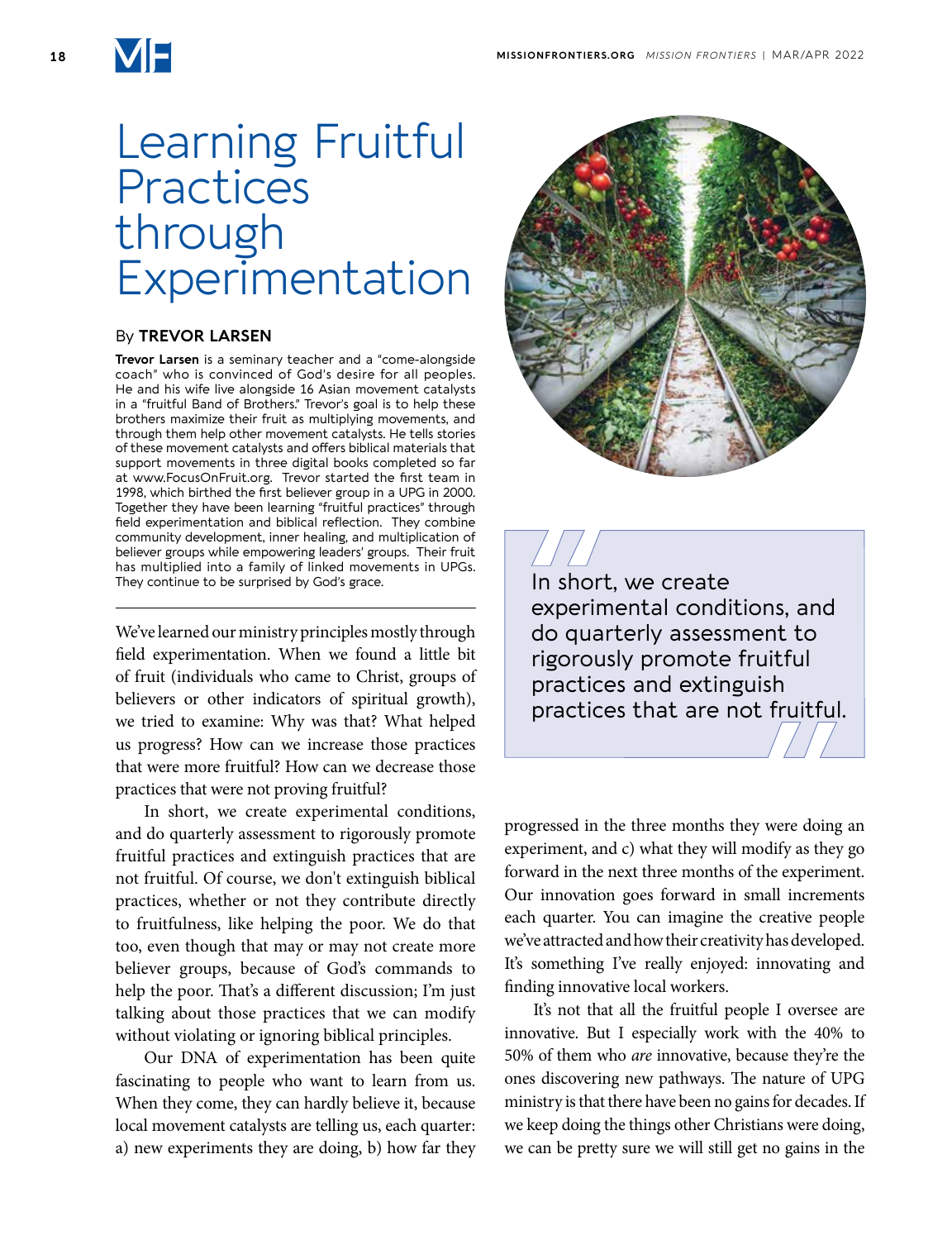coming decades. That's why innovation is important in reaching UPGs, especially in areas where there have been no significant fruit gains in the past.

Here's one example of experimental learning through a comparative case study. I would recruit good local evangelists, then watch them work and compare their stories. Comparing different practices of different people and comparing their fruit, is part of my learning and theirs.

Our first team leader started three groups. He seemed to provide the model for the rest of the evangelists to follow. But he never got past three groups. Meanwhile, the other guys were like a turtle in a race against a rabbit. They were far behind but kept working and eventually started one group. The leader already had three groups, then those who had started more slowly developed two groups each, then three groups each. Suddenly the planters who had started more slowly reported four and five groups, because some of their groups had started others. But the leader was still leading three groups personally. Then the three groups reduced to two groups. What was happening?

This comparison of different planters' fruit created a question. "They're all graduates of the same Bible College and had the same coaching, and all were working in the same area where 99.6% of the people are from the majority religion. What is happening differently?" Those who were getting to more groups were not forthcoming to share things in meetings for fear of embarrassing the leader who was getting more frustrated. They were not voicing a straightforward analysis. When I investigated further, I found out that the leader was afraid that if he talked to groups rather than individuals, he would increase the risk for himself and his family. So, he was only talking to individuals. That approach was getting a certain measure of fruitfulness, but it was not being reproduced by local people. Meanwhile, the other planters who had started more slowly, were all talking with natural groupings of people and seldom with individuals.

In our country, you almost never find someone alone. It's so crowded, everybody's always together. Even if you go to the store, or you go running, no matter where you go you see people in groupings.

That's why innovation is important in reaching UPGs, especially in areas where there have been no significant fruit gains in the past.

They're with their brother and their uncle and their friend: maybe four or five or six people. I don't mean formal groups, but groupings. So those evangelists who started more slowly began to talk to groupings of local people. They adjusted their dialog style to fit into groupings. Initially, the sharing of the gospel in groupings came along more slowly than sharing with individuals. But when the people in the groups began to talk about the gospel with each other, and began to come to faith while supporting one another, those first local groupings of believers were not sterile. They reproduced by imitating the pattern. Individuals who were won to the Lord alone were sterile. They couldn't have babies; they couldn't copy the same process, because in our country, no one talks to an individual alone. If someone did talk to another person one on one, it seemed to signal that something was illegitimate about the topic being discussed. If something had to be hidden, it was probably shameful. "Why do you need to talk to an individual alone? Do you have something to hide?" But when you talk in groupings of people who already know each other, it's a signal that this is something that's good to talk about with others.

The people who came to the Lord in natural groupings, have an experience like the people in an Alcoholics Anonymous group: they give and receive support while they share what they are learning. These are people in Unreached People Groups who are doing something different than all the other people. They need each other for support to seek the Lord together through the Bible. They legitimize each other: "It's okay to open the Bible and discuss it." They provide protection for each other from being attacked by neighbors and friends. They can come to the Lord together and this is something